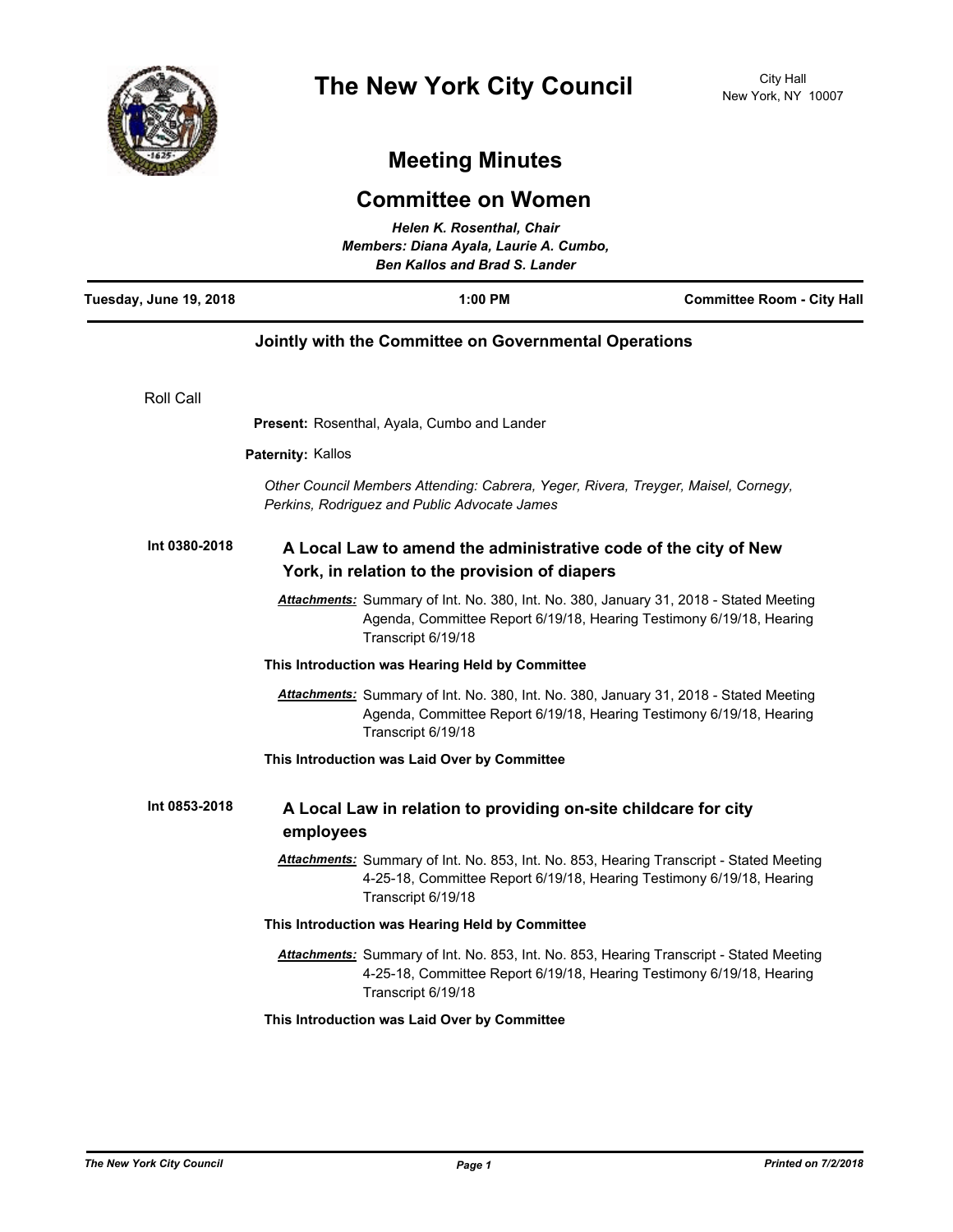| Int 0878-2018 | A Local Law to amend the administrative code of the city of New<br>York, in relation to requiring lactation rooms in certain city spaces                                                           |  |  |
|---------------|----------------------------------------------------------------------------------------------------------------------------------------------------------------------------------------------------|--|--|
|               | Attachments: Summary of Int. No. 878, Int. No. 878, May 9, 2018 - Stated Meeting<br>Agenda with Links to Files, Committee Report 6/19/18, Hearing Testimony<br>6/19/18, Hearing Transcript 6/19/18 |  |  |
|               | This Introduction was Hearing Held by Committee                                                                                                                                                    |  |  |
|               | Attachments: Summary of Int. No. 878, Int. No. 878, May 9, 2018 - Stated Meeting<br>Agenda with Links to Files, Committee Report 6/19/18, Hearing Testimony<br>6/19/18, Hearing Transcript 6/19/18 |  |  |
|               | This Introduction was Laid Over by Committee                                                                                                                                                       |  |  |
| Int 0879-2018 | A Local Law to amend the administrative code of the city of New<br>York, in relation to requiring certain employers to provide<br>lactation spaces                                                 |  |  |
|               | Attachments: Summary of Int. No. 879, Int. No. 879, May 9, 2018 - Stated Meeting<br>Agenda with Links to Files, Committee Report 6/19/18, Hearing Testimony<br>6/19/18, Hearing Transcript 6/19/18 |  |  |
|               | This Introduction was Hearing Held by Committee                                                                                                                                                    |  |  |
|               | Attachments: Summary of Int. No. 879, Int. No. 879, May 9, 2018 - Stated Meeting<br>Agenda with Links to Files, Committee Report 6/19/18, Hearing Testimony<br>6/19/18, Hearing Transcript 6/19/18 |  |  |
|               | This Introduction was Laid Over by Committee                                                                                                                                                       |  |  |
| Int 0899-2018 | A Local Law to amend the administrative code of the city of New<br>York, in relation to permitting the use of campaign funds for<br>certain childcare expenses                                     |  |  |
|               | Attachments: Summary of Int. No. 899, Int. No. 899, May 9, 2018 - Stated Meeting<br>Agenda with Links to Files, Committee Report 6/19/18, Hearing Testimony<br>6/19/18, Hearing Transcript 6/19/18 |  |  |
|               | This Introduction was Hearing Held by Committee                                                                                                                                                    |  |  |
|               | Attachments: Summary of Int. No. 899, Int. No. 899, May 9, 2018 - Stated Meeting<br>Agenda with Links to Files, Committee Report 6/19/18, Hearing Testimony<br>6/19/18, Hearing Transcript 6/19/18 |  |  |
|               | This Introduction was Laid Over by Committee                                                                                                                                                       |  |  |
| Int 0905-2018 | A Local Law to amend the administrative code of the city of New<br>York, in relation to requiring employers to implement a lactation<br>accommodation policy                                       |  |  |
|               | Attachments: Summary of Int. No. 905, Int. No. 905, May 9, 2018 - Stated Meeting<br>Agenda with Links to Files, Committee Report 6/19/18, Hearing Testimony<br>6/19/18, Hearing Transcript 6/19/18 |  |  |
|               |                                                                                                                                                                                                    |  |  |

**This Introduction was Hearing Held by Committee**